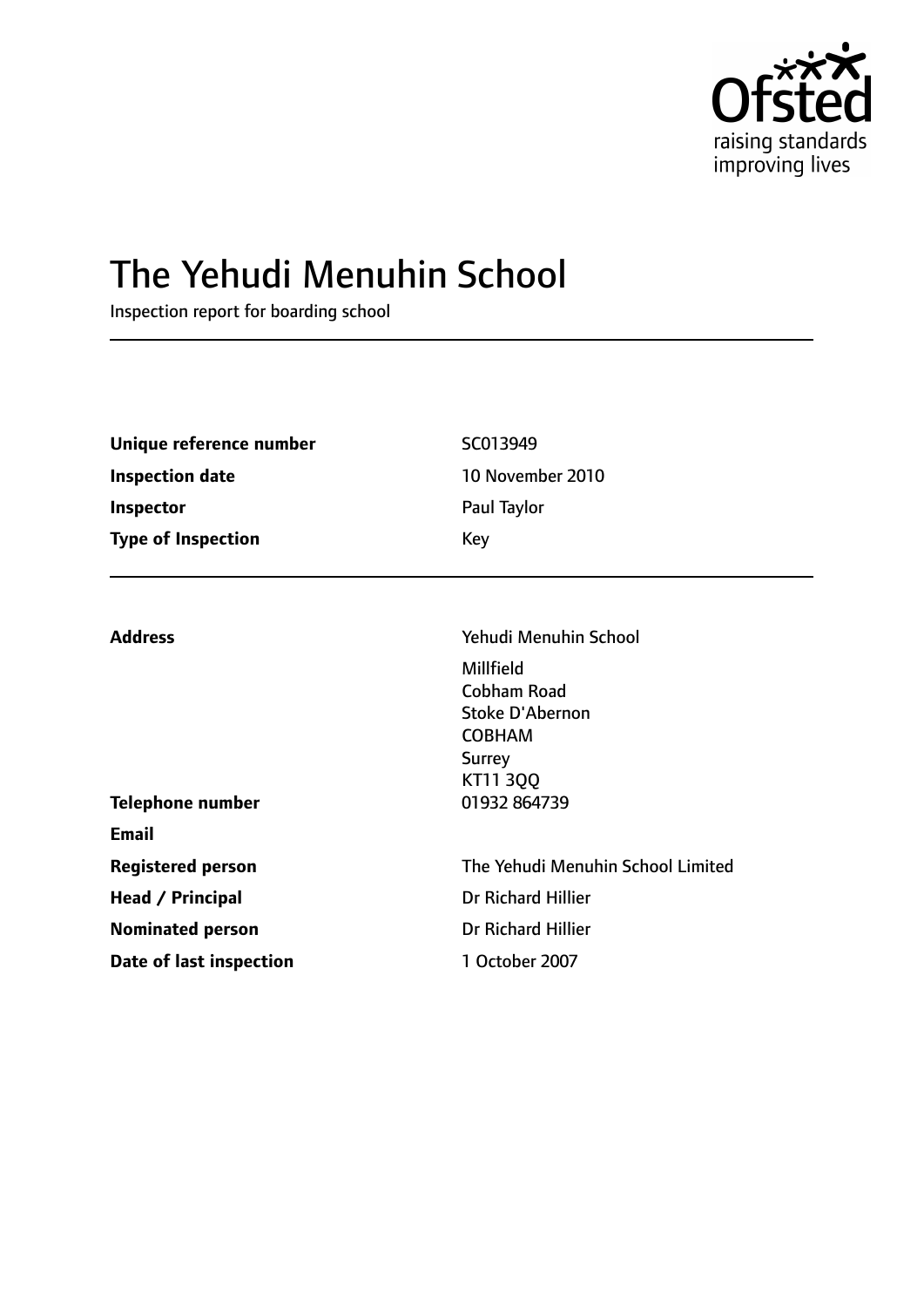© Crown copyright 2010

Website: www.ofsted.gov.uk

This document may be reproduced in whole or in part for non-commercial educational purposes, provided that the information quoted is reproduced without adaptation and the source and date of publication are stated.

You can obtain copies of The Children Act 2004, Every Child Matters and The National Minimum Standards for Children's Services from: The Stationery Office (TSO) PO Box 29, St Cripins, Duke Street, Norwich, NR3 1GN. Tel: 0870 600 5522. Online ordering: www.tso.co.uk/bookshop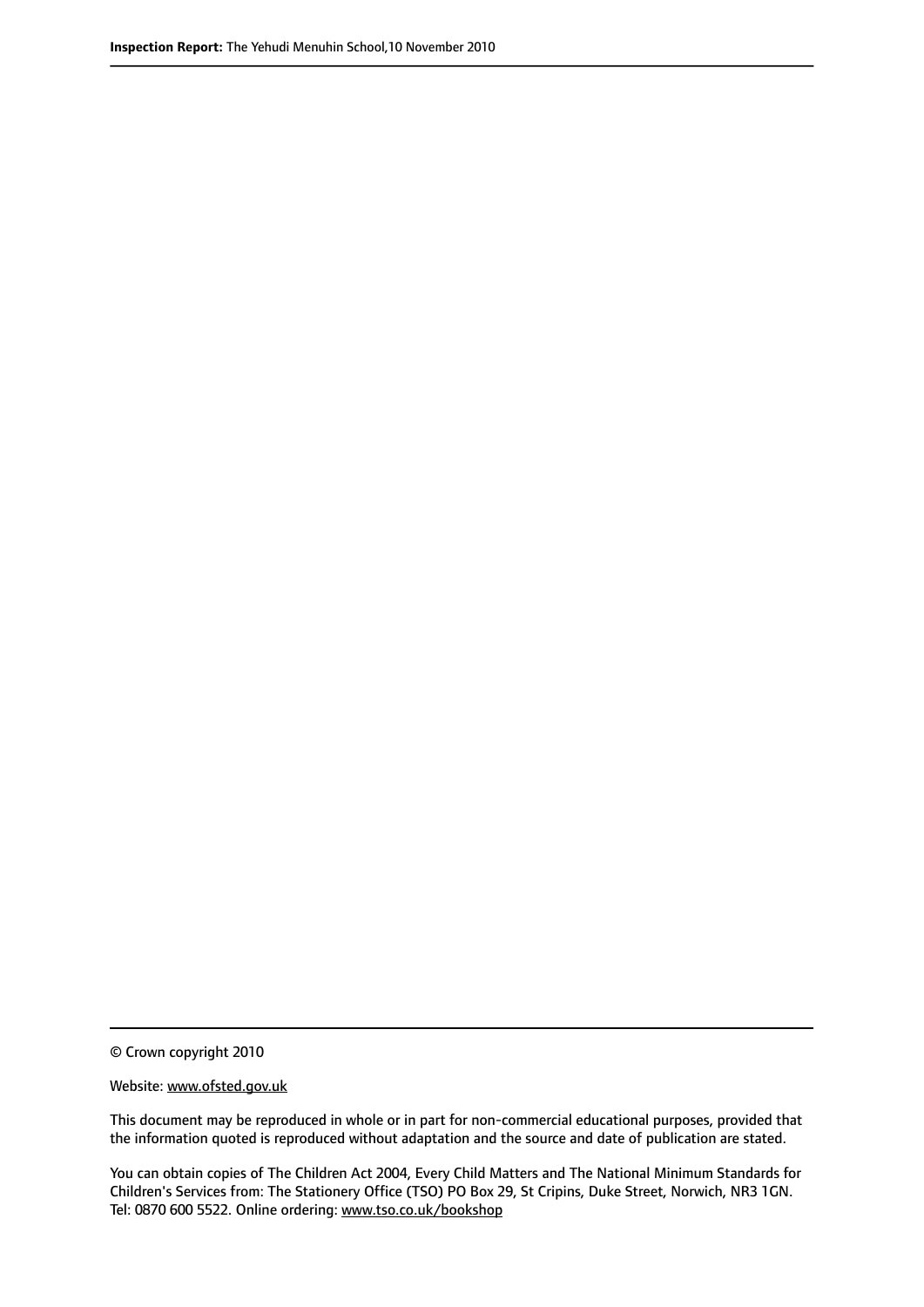## **About this inspection**

The purpose of this inspection is to assure children and young people, parents, the public, local authorities and government of the quality and standard of the service provided. The inspection was carried out under the Care Standards Act 2000.

This report details the main strengths and any areas for improvement identified during the inspection. The judgements included in the report are made in relation to the outcome for children set out in the Children Act 2004 and relevant National Minimum Standards for the establishment.

#### **The inspection judgements and what they mean**

| Outstanding:  | this aspect of the provision is of exceptionally high quality |
|---------------|---------------------------------------------------------------|
| Good:         | this aspect of the provision is strong                        |
| Satisfactory: | this aspect of the provision is sound                         |
| Inadequate:   | this aspect of the provision is not good enough               |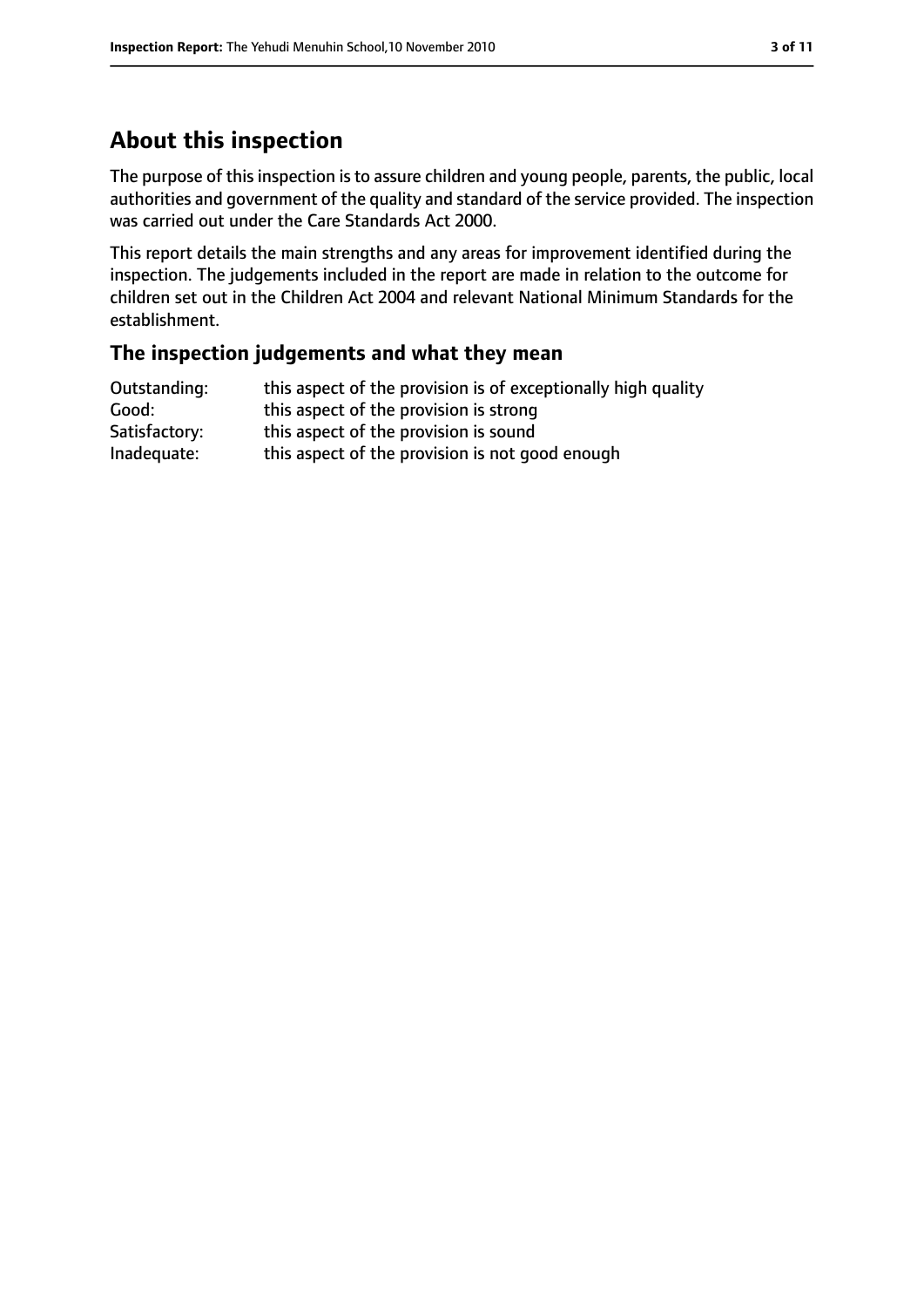## **Service information**

### **Brief description of the service**

The Yehudi Menuhin school, which is situated in a rural site on the outskirts of the village of Stoke d'Abernon in Surrey, was founded by the world famous musician in 1963 to provide education for musically gifted children from all over the world. The school aims to 'develop the musical potential of gifted young people regardless of race, creed or financial background both for their own fulfilment and for the benefit and enrichment of others, within an academic environment which supports and develops their social, emotional, aesthetic and physical needs'.

At the time of the inspection the school was providing specialist musical education to 58 boarders, of both sexes, between the ages of eight and 19 years. The majority of boarders board on a weekly basis, returning either to home, friends or guardians at weekends. The school operates with a staff of approximately 50, many of whom provide specific musical expertise. Selection of boarders is by a stringent series of auditions which seek to assess musical ability and identify outstanding potential. All United Kingdom boarders qualify for an 'aided place' under the Music and Dance Scheme. There is an expectation that boarders at the school will undertake GCSE and A level examinations in tandem with their musical education. On leaving school most will continue their musical development in both the United Kingdom and abroad. The school reports that 97% of all its former pupils are now professional musicians.

## **Summary**

At this announced inspection all the key standards were assessed. During the inspection, boarders from each of the three boarding areas met the inspector for discussions about life in the school. The inspector also ate meals with the boarders, observed them during evening activities and met other boarders while touring the school.

The school provides an outstanding level of care for the boarders. Each boarder's individuality is valued and respected and the ethos in the school ensures that those who board have their talents developed while being able to socialise and improve academically. The strong leadership of the school ensuresthat all the boarders have their welfare promoted and protected by robust systems which are underpinned by a committed group of staff. Boarders have numerous adults whom they can approach for support, and the embedded culture of the school ensures that they will also look out for one another. Boarders have a strong sense of loyalty and commitment to their peers and school. The size of the school ensures that all the boarders can be monitored and supported closely and that there is 'always someone to talk to'. The boarding in the school isrelaxed, open and homely and there is an emphasis placed on the whole community respecting each other and showing courtesy and manners to everyone.

The overall quality rating is outstanding.

This is an overview of what the inspector found during the inspection.

#### **Improvements since the last inspection**

Four recommendations were made at the previous inspection carried out in 2007. These have been addressed.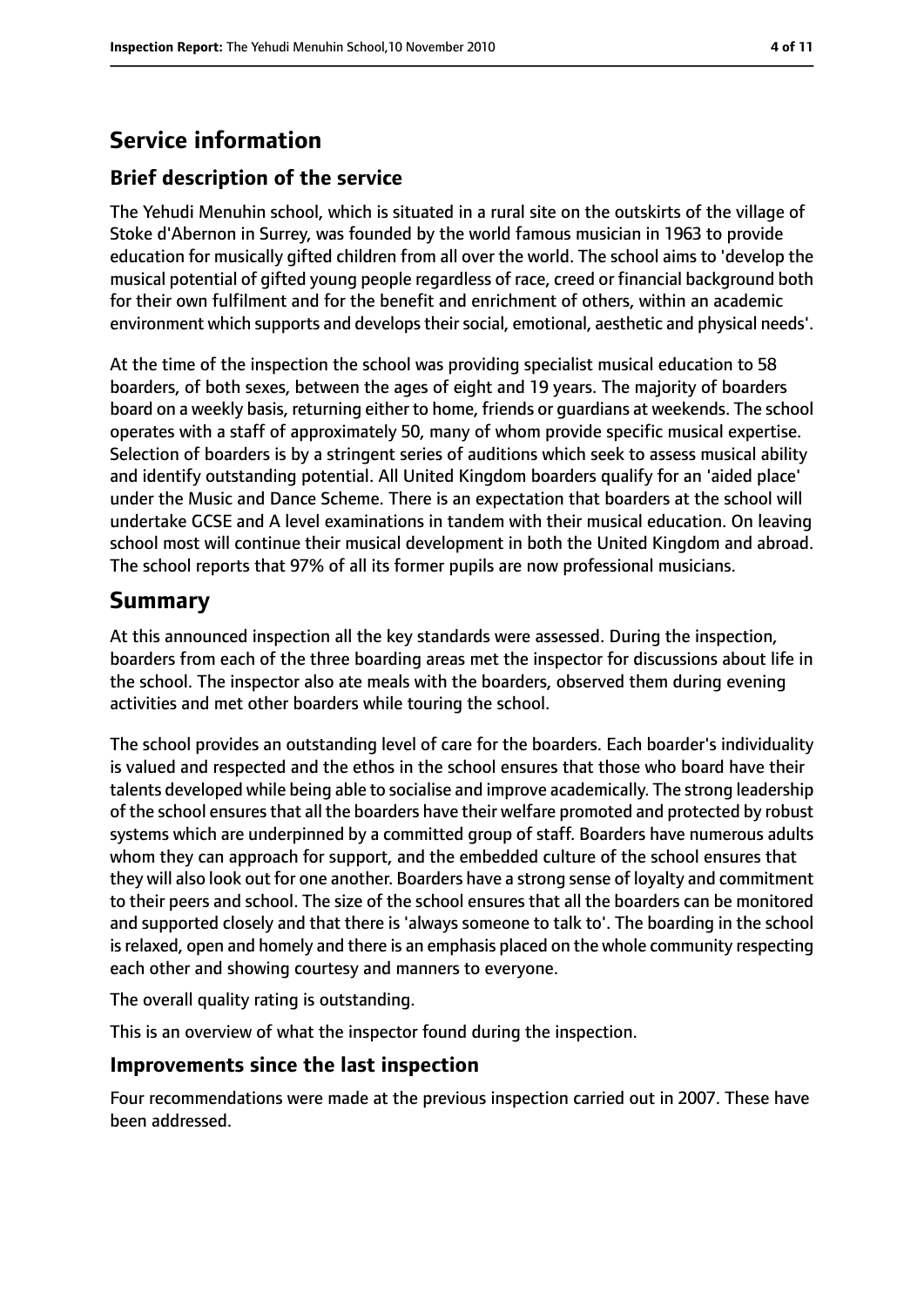A visit by the fire officer in 2008 found that the arrangements for evacuation and escape are satisfactory. Updated fire risk assessments have identified that fire exits are available and that the methods of securing windows do not impede egress in an emergency.

The boarders have a variety of activities made available to them and the refurbished swimming pool has also meant that the opportunity for physical activity has been significantly increased. A new lounge and kitchen have been built as part of the refurbishment programme. This means that boarders have access to another common room and area in which to make snacks. A policy is in place which makes it clear that all visitors, including the parents of boarders, must sign in to the houses and make the staff know that they are on site. This message has been reiterated in a letter to the parents from the headteacher.

#### **Helping children to be healthy**

The provision is outstanding.

The school offers excellent guidance on the promotion of healthy living and lifestyles. Other health issues are discussed in personal, social, citizenship and health education within the school day and the boarders can approach members of staff, particularly the matron, to discuss any personal issues or problems. Appropriate information is provided to the boarders on issues such as illegal substances, sexual health, and other social issues. This information is shared sensitively and commensurate with their development and understanding.

Thorough health records are developed for the boarders. These contain information such as health histories, allergies and specific health needs, vaccination records as well as any issues which may affect a boarder's emotional well-being such as bereavement or divorce. Specific health plans are kept for boarders who have identified health needs such as allergies or asthma. Sensitive information is shared with members of staff on a 'need to know' basis and all records are kept securely stored.

There are clear policies and guidance with regards to the monitoring and promoting of the boarders' health.

The administration and storage of medication are closely and robustly audited and monitored. Records are thorough and up to date. Clear records are kept of medication coming to the school and a stock-take is maintained to ensure that all the records tally. Medication is securely stored. Written consent is in place for each pupil with regards to administration of first aid and medical treatment.

Medical appointments to doctors, dentists or opticians are made for the boarders if they are needed. The school is also able to access specialist medical appointments for boarders if this is required, for example with counsellors, psychotherapists or for the boarders who may require psychological or psychiatric support.

The matron and her assistant provide caring and sensitive attention to boarders who present themselves during surgeries. They are very aware that some children may at times require reassurance and a kind word rather than medical attention. Support offered is nurturing and attentive. The matron notifies parents or guardians of any illnesses or injuries and clear records are kept of any accidents.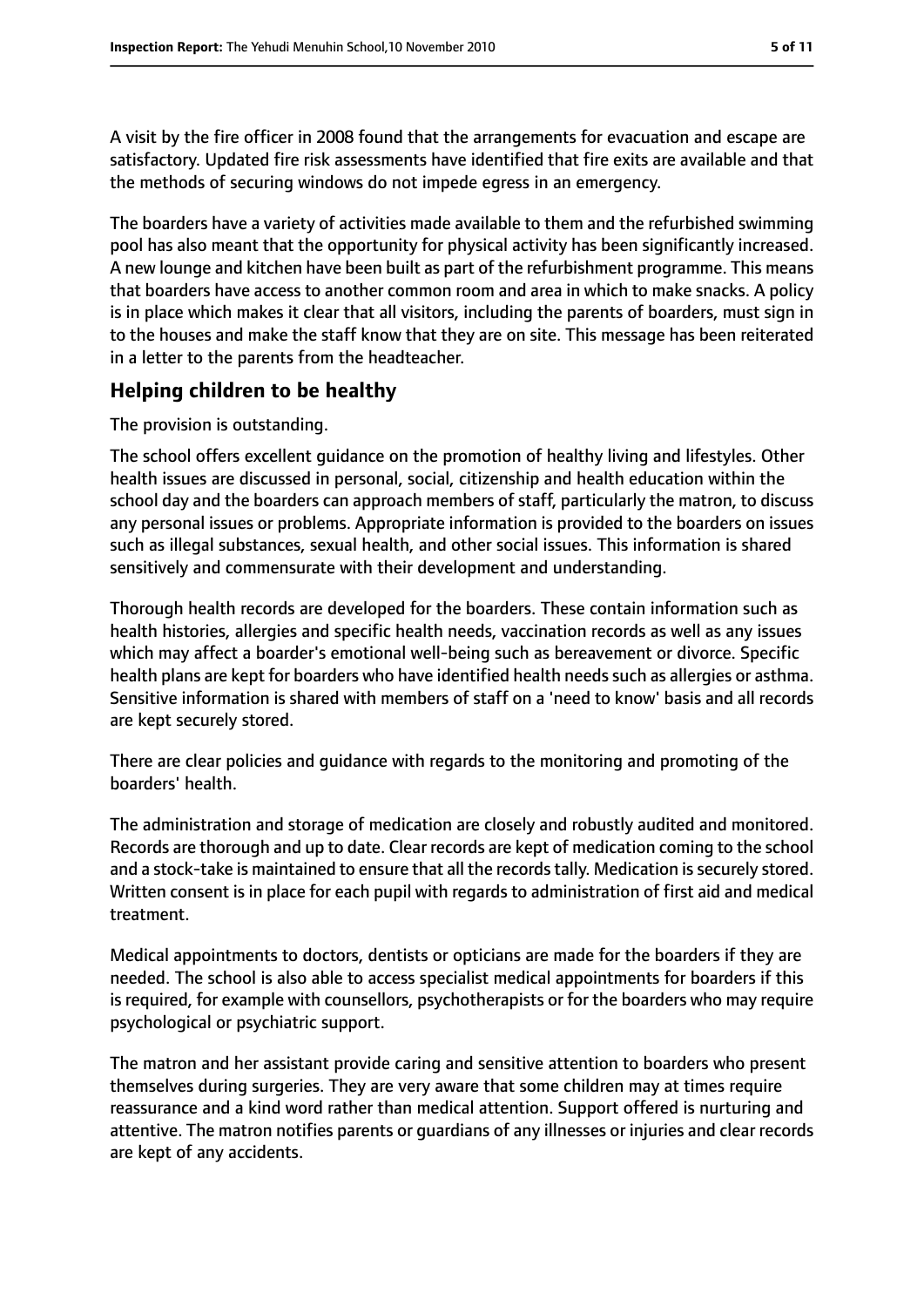The sick bay is situated next to the matron's room. It is comfortable and has a bell which children can use to summon help. If boarders are ill for more than a couple of days they will return home or to guardians to recuperate.

There is a rolling programme of first aid training and this ensuresthat there is always a qualified 'first aider' on the premises.

Health care is of a very high standard and particular emphasis and attention are placed on promoting the boarders' emotional well-being.

The standard of catering in the school is very good. The catering is managed by a company which employs the staff to work in the school. The kitchen is clean and hygienic and a visit by the environmental health officer made no recommendations. The menu is prepared on a four-weekly basis and offers three choices for each main meal including a vegetarian option. Feedback from the boarders is positive overall. Additionally, the catering staff are very aware of specific dietary needs for any particular children and ensure that these are met. Catering staff are also observant as to individuals' eating habits and will inform members of staff if they have concerns, such as boarders missing meals regularly. Mealtimes are well ordered and pleasant social occasions.

The approach by the school ensures that boarders' emotional and physical well-being is promoted to an excellent standard.

#### **Protecting children from harm or neglect and helping them stay safe**

The provision is outstanding.

Within the school there are always adults around to support the boarders and to address any incidents or issues. The school has a clear policy and guidance in place with regards to managing bullying. Boarders do not feel there are bullying problems at the school. All boarders are encouraged to live as part of a close community and to look out for each other. The school approach ensures that there is an embedded culture in which bullying is regarded as unacceptable.

The school has two senior members of staff responsible for the monitoring of child protection. They also train and disseminate information about child protection to all members of staff. There is a clear child protection policy in place for the staff to follow and this contains clear guidance with regards to reporting issues of concern and how to respond to disclosures by children. All members of staff have child protection training as part of their induction and the senior members of staff ensure that everyone receives refresher training and reminders about their role and obligations. This training includes all adults who work in the school, including maintenance staff, catering staff, domestic staff and teachers. The level of awareness about child protection issues and the clear messages given about adults' responsibilities, ensure that there is an excellent commitment to keep the children safe from abuse.

Boarders are very clear as to what behaviour is expected from them. Sanctions used at the school are outlined in the behaviour management policy. Disciplinary measures are seen as an opportunity for students to discuss and address their behaviour rather than being seen as a punishment. There is a designated record if a sanction is of a more serious nature. Sanctions imposed in the houses are not recorded in the same manner; a separate record is kept in one house while the record of sanctions is kept in the daily log in another. The school celebrates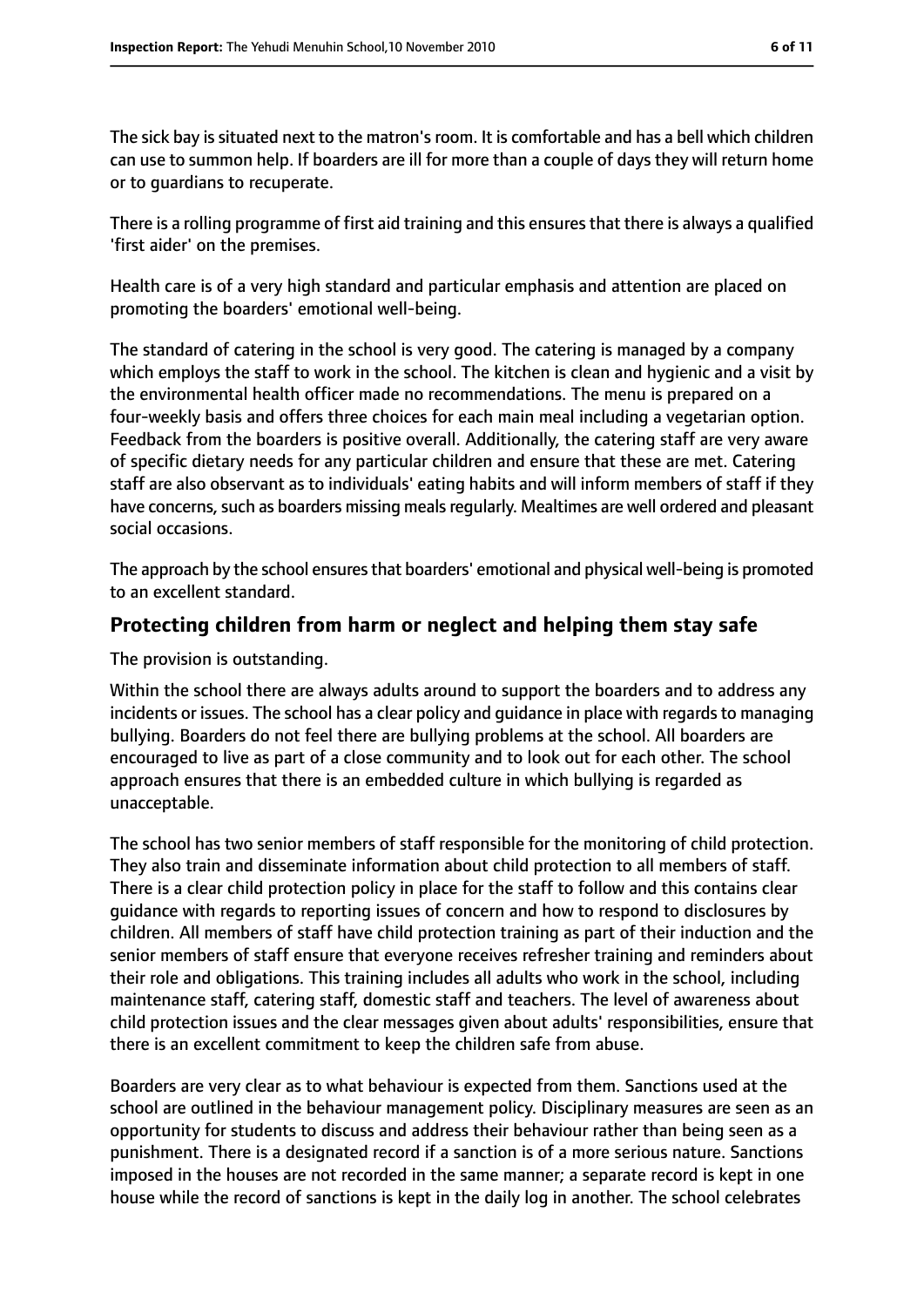achievements and good behaviour by acknowledging this in school assemblies, with younger pupils being rewarded with a small gift after a visit to the headteacher. Behaviour is observed to be very good, with boarders showing civility and respect for each other as well as to visitors and members of staff.

Boarders have numerous opportunities to voice their opinions and complaints. It is clear that most of them are confident to express their views. This means that any complaints or issues can be passed on to various members of staff, including the houseparents and the headteacher. Complaints and comments are responded to and feedback from boarders confirms that their views are taken seriously and acknowledged. Complaints from parents are seen to be dealt with appropriately.

Boarders and staff alike are protected from risks to their safety and well-being. A robust and comprehensive programme of risk assessment identifies and addresses any known or perceived dangers. Such risk assessments are regularly reviewed and when necessary, amended. The boarders know which areas of the school are out of bounds. Security is maintained by having external closed circuit cameras and coded locks to boarding houses. Members of staff are also aware of their responsibilities to be aware of security issues such as ensuring doors are kept closed and to be aware of who is visiting each boarding house.

Trips away from the school site are the subject of robust and individualised risk assessments. These risk assessments are not only completed by the member of staff responsible for the trip or activity but are checked and endorsed by the headteacher.

Records confirm that frequent testing of fire equipment and alarms is carried out and that fire drills occur regularly in both daylight and at night. An inspection of the premises was carried out by the fire service in 2008 and this found all the systems in place for fire safety to be satisfactory. A rolling programme of refurbishment has also improved the effectiveness of fire doors. Fire risk assessments are reviewed on an annual basis to ensure that all measures to protect boarders and staff and to prevent fire, are appropriate.

Boarders have their privacy respected. They are able to shower, wash and change privately and staff supervision is discreet. Members of staff always knock before entering rooms. Boarders are able to make telephone calls in private and sensitive information is stored securely.

The school operates a rigorous and robust recruitment process which ensures that all adults working in the school in whatever role are subject to references and a Criminal Records Bureau check. The headteacher oversees the compilation of detailed and thorough staff records and telephones referees to ensure their veracity.

Systems in place to protect boarders are detailed, rigorous and subject to regular scrutiny and review. This ensures that their safety and well-being are treated as paramount.

#### **Helping children achieve well and enjoy what they do**

The provision is outstanding.

Free time for boarders is seen as a valuable resource. They all work hard during the day, balancing their academic and musical timetables. Boarders are given an opportunity in the evenings and at weekends to participate in a number of activities such as swimming, outings, board games,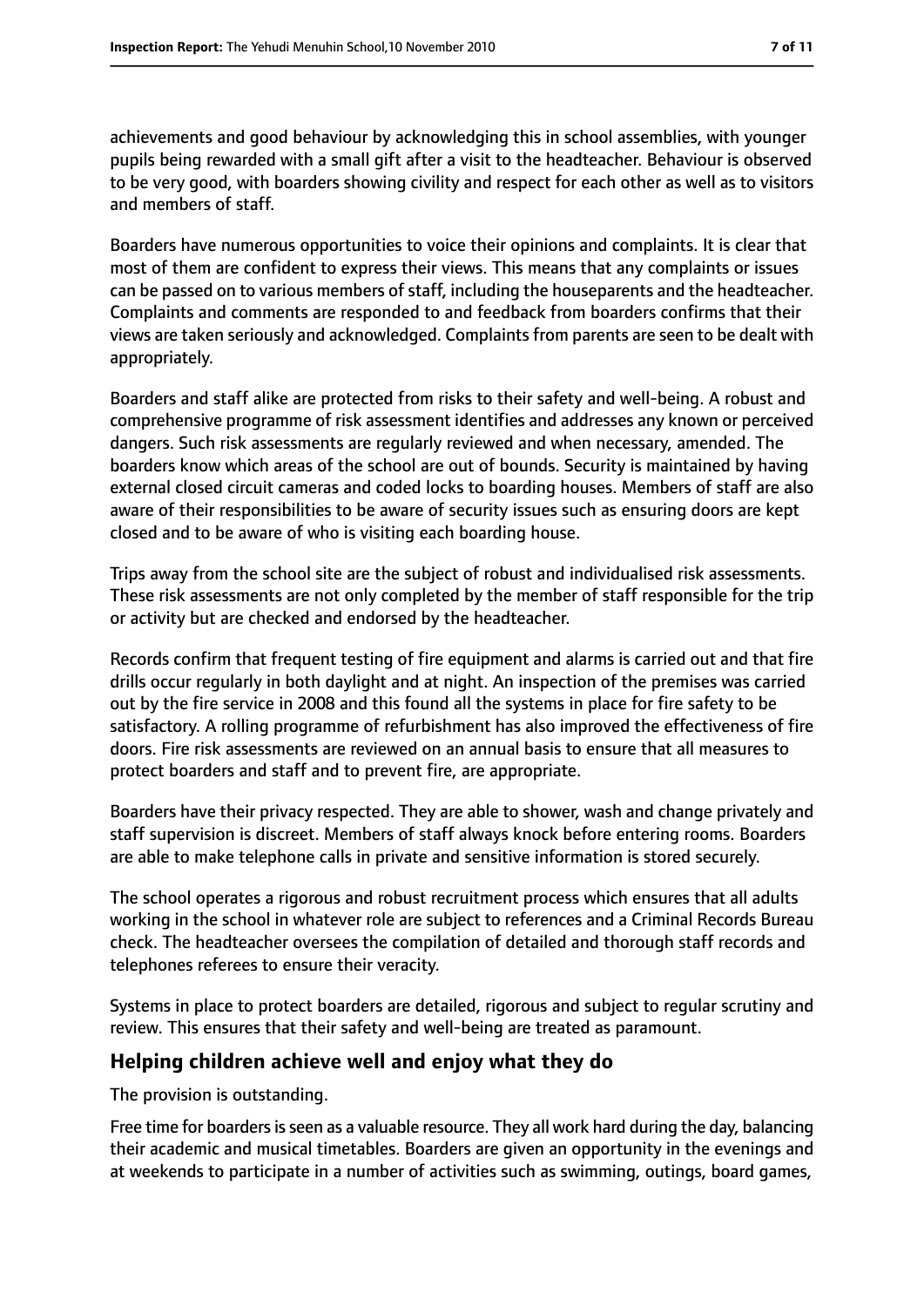playing on computers, television and socialising with each other. 'We don't get bored, there's always something to do or someone to speak to' was a comment made.

While the school is a specialist school and boarders are musically extremely talented, there is an understanding and emphasis embedded in the culture that the boarders are there to be developed musically, academically and socially. An excellent balance is maintained, with close staff oversight, that ensures that the boarders do have time to relax and to balance the pressures that they experience. Excellent multidisciplinary liaison, between teaching staff, music staff, houseparents and medical staff, ensures that everyone is aware of the pressure each pupil is under and whether they need extra support. Each boarder has an individual timetable. These can be adjusted if particular pressures or difficulties are identified.

The small size of the school ensures that those children who for various reasons are struggling to 'fit in' are supported and monitored so that they do not become isolated. Each boarder's well-being is closely monitored. There are various members of staff who monitor them as well as provide an outlet for boarders to speak to. Specialist external support can also be arranged if needed. A great deal of effort is put into the process of ensuring that boarders feel supported and that no issue is too minor to discuss.

The school admits boarders from across the world. This aspect of school life is seen as one of the strengths of the school, especially by the boarders themselves. One boarder commented that 'it's great being with friends from all over the world.' There is no discriminatory practice and boarders feel that their backgrounds and cultures are respected and enjoyed. Children from different religious backgrounds are given the opportunity to attend religious ceremonies and the school facilitates this.

While the school is non denominational, different religious and cultural events are discussed in the school assemblies. An opportunity for reflection and meditation is also included as part of the morning assemblies.

The support offered to the children and opportunities that they have at the school are of an outstanding quality.

#### **Helping children make a positive contribution**

The provision is outstanding.

Boarders can voice their opinions and feelings about how they are being cared for in a number of different fora. They value the systems operated in the school as they have managed to influence changes in personal study time and personal timetables. Boarders feel listened to and they feel their opinions are respected.

Boarders are also able to approach a number of individuals about any issues in less formal settings, such as informal chats with houseparents, tutors, teachers (both musical and academic), the matron and the headteacher

Boarders are able to contact parents and loved ones via their own mobile telephones, by using the school's landline and by email. Boarders whose families live abroad and in different time zones are allowed to telephone their parents at times that are convenient to them and their families. One of the houses has a selection of wall clocks which show what the time differences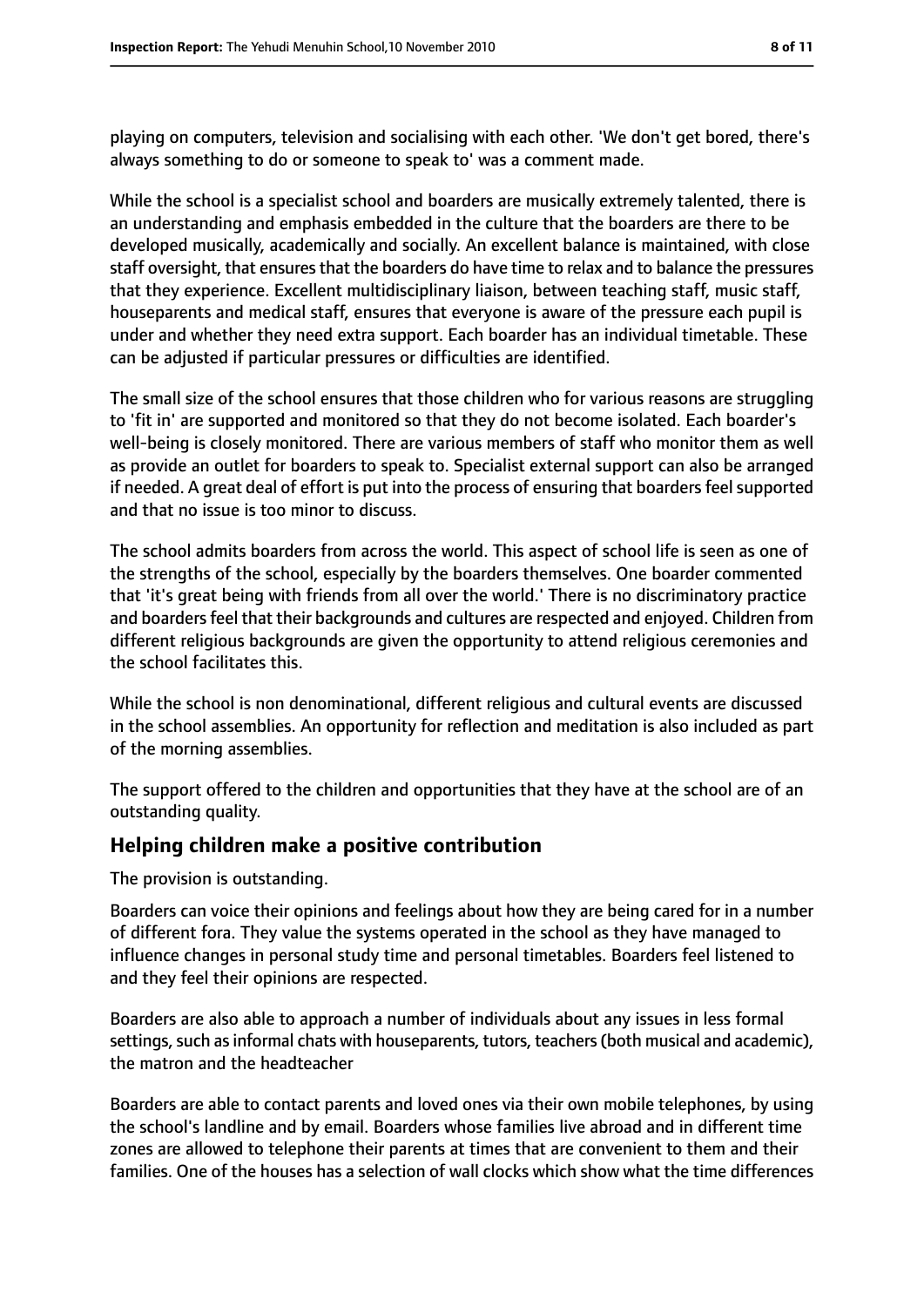are in each of the countries that the boarders come from. It is clear that the school values the boarders' need to be in contact with their loved ones.

The process of inducting new boarders is sensitive and nurturing, especially for the younger children. All new boarders are given a handbook before they arrive at the school. The handbook describes what they are to expect at the school, the routines and rules as well as what support is available to them if they need it. New boarders will have previously had a 'three day taster' experience of boarding as part of the assessment of their skills and to see if the school is suitable to meet their needs and aspirations. Once they are at the school each new boarder is assigned a mentor who is an established boarder and who is designated to support them until they have settled in. There is a strong ethos and sense of community in the school which ensures that all boarders look out for each other and that individuals needing support are quickly identified.

The children at the school have ready access to the outside world. They all have access to television, newspapers, email and regular outings into the community.

It is clear that the views of the children are valued and listened to and that the relationships between the staff and boarders ensure that respect and tolerance are key values in the school.

#### **Achieving economic wellbeing**

The provision is good.

Boarders are able to store possessions securely. Each boarder has access to a secure locker and valuable items can be given to members of staff for safekeeping.

Boarders are able to personalise their rooms with posters and pictures. Rooms are warm and comfortable. There is an active rolling refurbishment programme for improvement of the boarding areas; this includes redecoration and replacement of windows and doors. A significant further example of refurbishment and improvement is the introduction of a newly furnished common room area in Middle Block. Any maintenance issues are notified to the estate manager and addressed promptly. There are ample toilets and showers for boarders to use in privacy.

Overall, the accommodation provided to children who board is clean, comfortable and of a good standard.

#### **Organisation**

The organisation is outstanding.

The school has a very well presented and attractive prospectus which clearly outlines the ethos and what boarders and parents can expect. All the boarders have a handbook which is also very clear as to what living at the school entails, including the routines, rules and systems. Additionally, there is an accessible website which describes what the school provides as well as giving information on the very significant history attached to the school, its traditions and values.

There is a clear management structure in the school. The headteacher provides strong, well-organised leadership and is in turn supported by experienced senior members of staff who deputise for him when required. The governing body is actively involved in monitoring the well-being and good reputation of the school and provides advice and guidance from individuals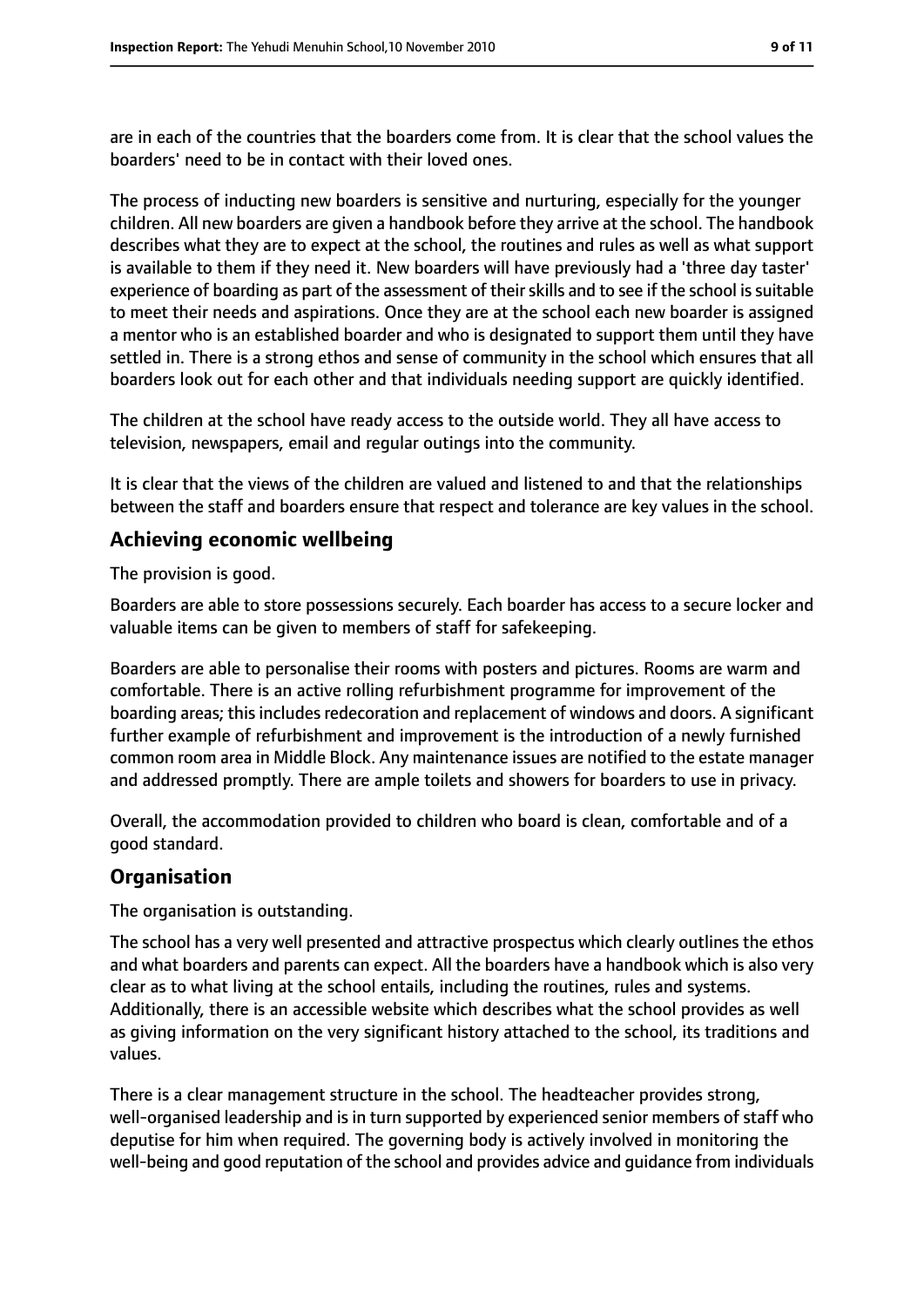who have a broad range of expertise and knowledge. Governors visit and meet with boarders on a regular basis.

The boarding areas are spread about in an older house and a more modern purpose-built accommodation area. While there are differences in the styles and presentation of the boarding areas, standards of accommodation are similar.

Staffing levels in boarding areas ensure that boarders have access and support if they need it. Additionally, a number of staff live on site and are available for further support if needed. Supervision of boarders is set at a level commensurate with their abilities and maturity, younger boarders receiving a higher level of supervision in comparison to older and more independent boarders.

The safety of the boarders is maintained by having a robust risk assessment process which is checked by those responsible for the boarding area, the member of staff responsible for health and safety issues and the headteacher. All members of staff liaise with each other on an informal and formal basis. The small size of the school means that communication is achieved quickly and efficiently. This is underpinned by having regular meetings involving all members of staff which discuss each child, their progress and any issues of note.

The headteacher regularly examines key records such as risk assessments, incident and accident records, daily logs from the boarding houses, major punishments, staff recruitment, and records kept on pupils' achievement and progress.

There is a comprehensive staff handbook which outlines policies and guidance with regards to boarding and the welfare of children in the school. New members of staff have a clear induction process which involves training in child protection and places emphasis on duties of care and supervision of boarders. The school policies outline who is responsible for reviewing staff performance and training and this is also outlined in each member of staff's job description.

The level of communication between all members of staff in the school is excellent. Each boarder's needs, concerns and idiosyncrasies are known to the staff. The staff team is managed and supported by a senior management team that is experienced and knowledgeable, and provides excellent oversight of the running of the school.

The promotion of equality and diversity is outstanding. The different backgrounds of the children living in the school are celebrated and enjoyed and seen as an opportunity to learn about each other. All the boarders are recognised as being gifted and talented musicians; additionally, each boarder's individuality is acknowledged and valued, whether this be a cultural or religious difference. The acknowledgement of the importance of difference and how this can enrich everyone's experience is embedded in the school. This is achieved through academic learning in the school curriculum, the varied menu, celebrating and acknowledging different religious festivals and by giving children from different backgrounds and cultures the chance to work and socialise together.